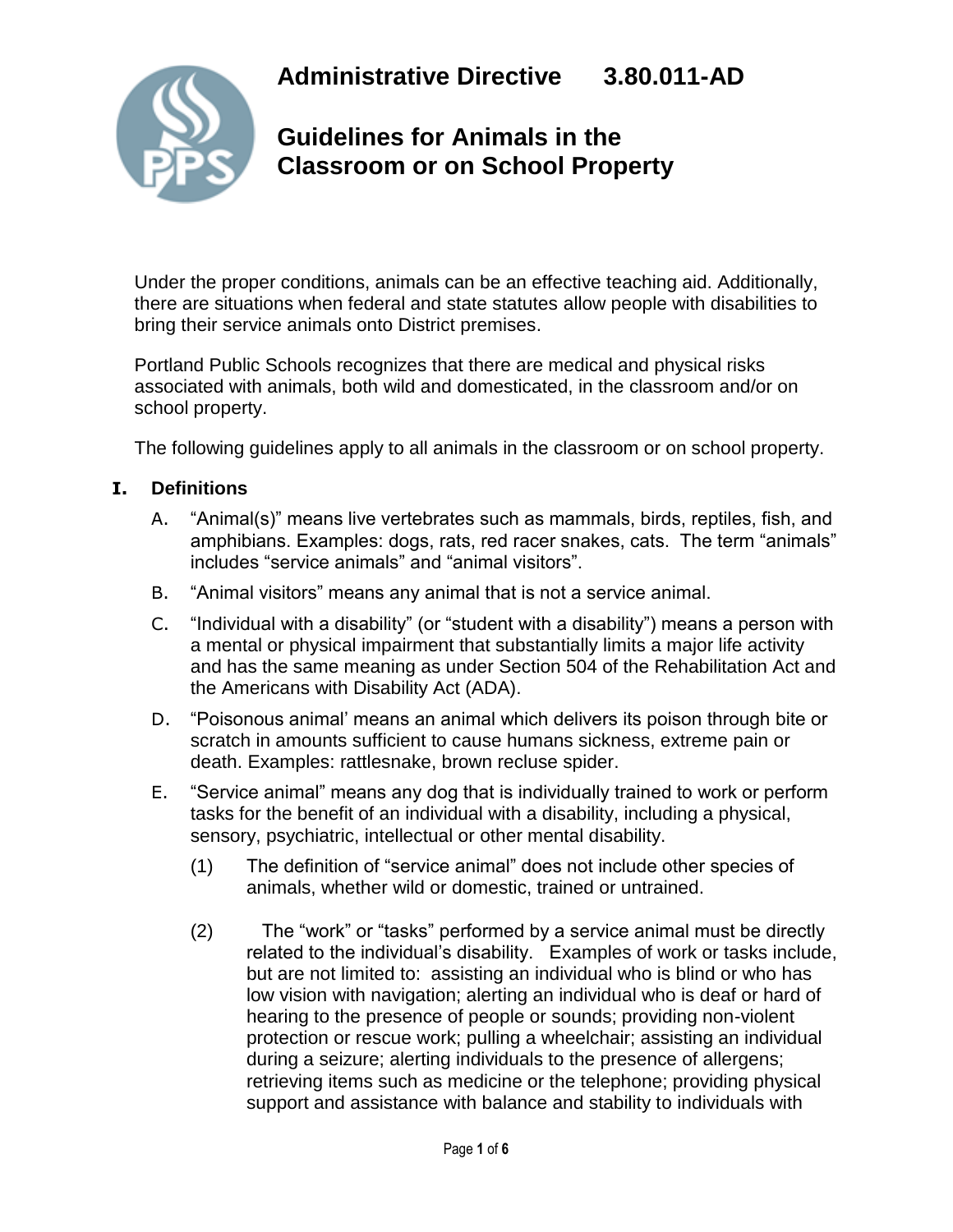

# **Guidelines for Animals in the Classroom or on School Property**

mobility impairments; and helping persons with psychiatric and neurological disabilities by preventing or interrupting impulsive or destructive behaviors. The provision of emotional support does not constitute work or tasks of a service animal.

- (3) Requests for use of miniature horses will be handled in the same way as for service animals and the same requirements apply. The district may also consider: the type, size and weight of the animal and whether the school can accommodate these features; whether the handler has sufficient control of the animal; and whether the animal's presence in a specific school or school location compromises legitimate safety interests that are necessary for safe operation.
- F. "Wild animal" means an animal not commonly domesticated and includes birds, reptiles and amphibians. Examples: raccoon, robin.

### **II. Access for Service Animals**

- A. Students:Parents may request use of a service animal by a student to a building principal.The district will respond to requests for student use of service animals at school on a case-by-case basis using the following procedures:
	- (1) If a parent makes a request to a staff person for the use of a service animal by a disabled student, the staff person will notify the principal or designee. The principal or designee will forward the request to district administrator responsible for special education or Section 504 compliance, as applicable.
	- (2) The district will hold a meeting with the family to consider the request in light of all relevant information. The meeting will be held within a reasonable time following the request, typically within two weeks.
		- (a) For students who are eligible under the IDEA (Individuals with Disabilities Education Act), the team will consist of the student's IEP (Individual Education Plan) team along with any other individuals with specialized knowledge regarding the student's disability and/or the training and capabilities of the service animal.
		- (b) For students who are eligible under Section 504 only, the team will consist of the student's Section 504 team along with any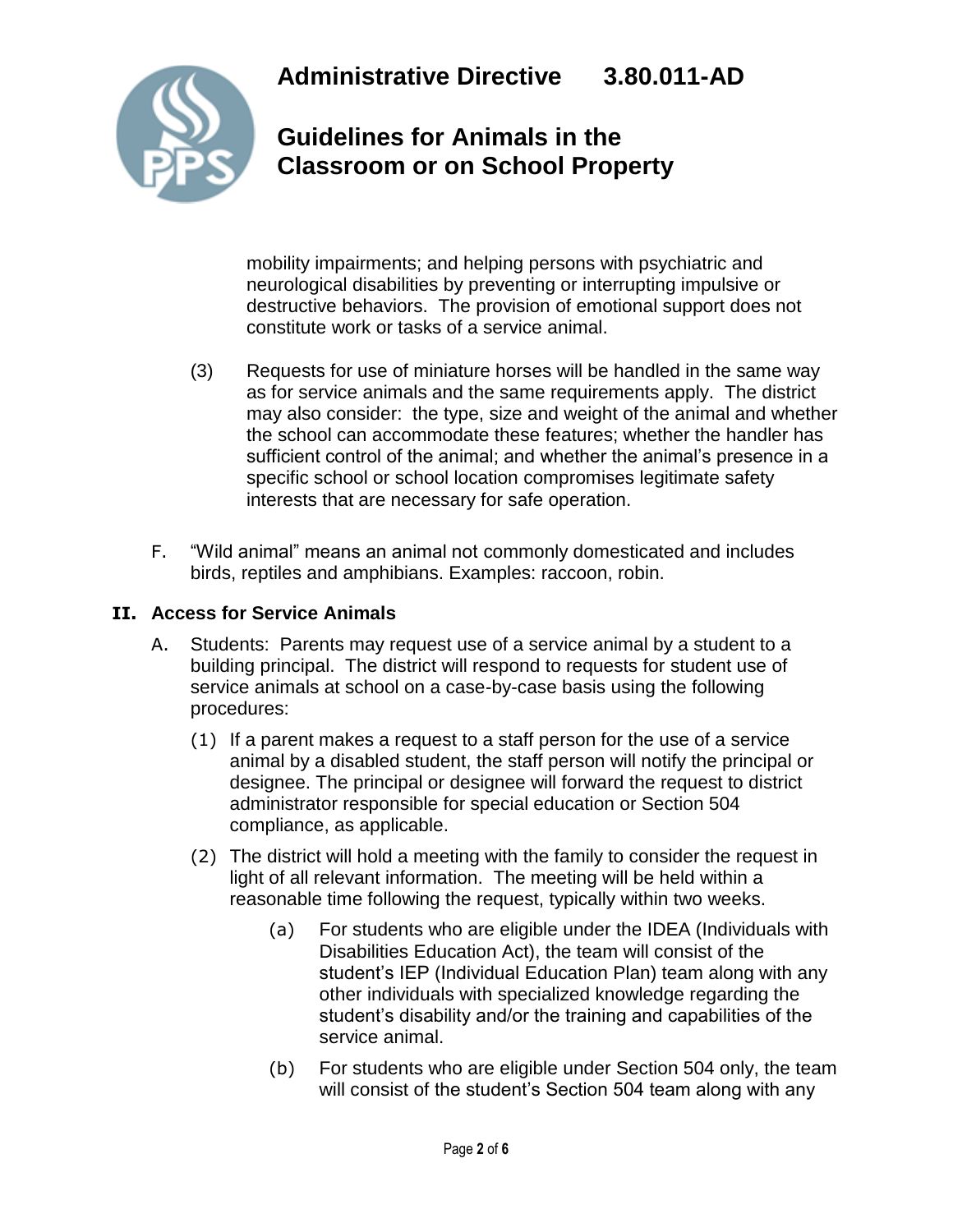

## **Guidelines for Animals in the Classroom or on School Property**

other individuals with specialized knowledge regarding the student's disability and/or the training and capabilities of the service animal.

- (3) The district will determine whether the animal in question meets the definition of a service animal. District staff may ask about what work or tasks the animal has been trained to perform for the individual with a disability if not readily apparent.
- (4) If the district determines that the animal is a service animal, the meeting participants will then consider whether allowing the student's use of the service animal at school is required because:
	- (a) The use is a required or necessary accommodation under the ADA; or
	- (b) The student's use of a service animal at school is a necessary accommodation to provide a free appropriate public education (FAPE) to the student under the IDEA or Section 504, as applicable.
- (5) The district will provide parents with results of the determination under the ADA, the IDEA and Section 504, as applicable, and notice of rights as applicable.
- B. Employees: The district will consider allowing employees with disabilities to use a service animal at work as a reasonable accommodation, unless doing so would result in an undue business hardship.
	- (1) The district will follow the procedures determined by the Human Resources Department to evaluate the request for accommodation. During the interactive process with the employee regarding the request to bring a service animal to work, the district may request documentation or demonstration of the need for a service animal, that the service animal is trained and that the service animal will not disrupt the workplace.
	- (2) If the accommodation request to bring a service animal to work is granted, the employee is responsible for taking care of the service animal, including making sure the animal is not disruptive, providing veterinary care and taking the animal outside when necessary to relieve itself.

#### **III. Rules and Responsibilities for Use of Service Animals at School, on School Grounds, and at School Functions**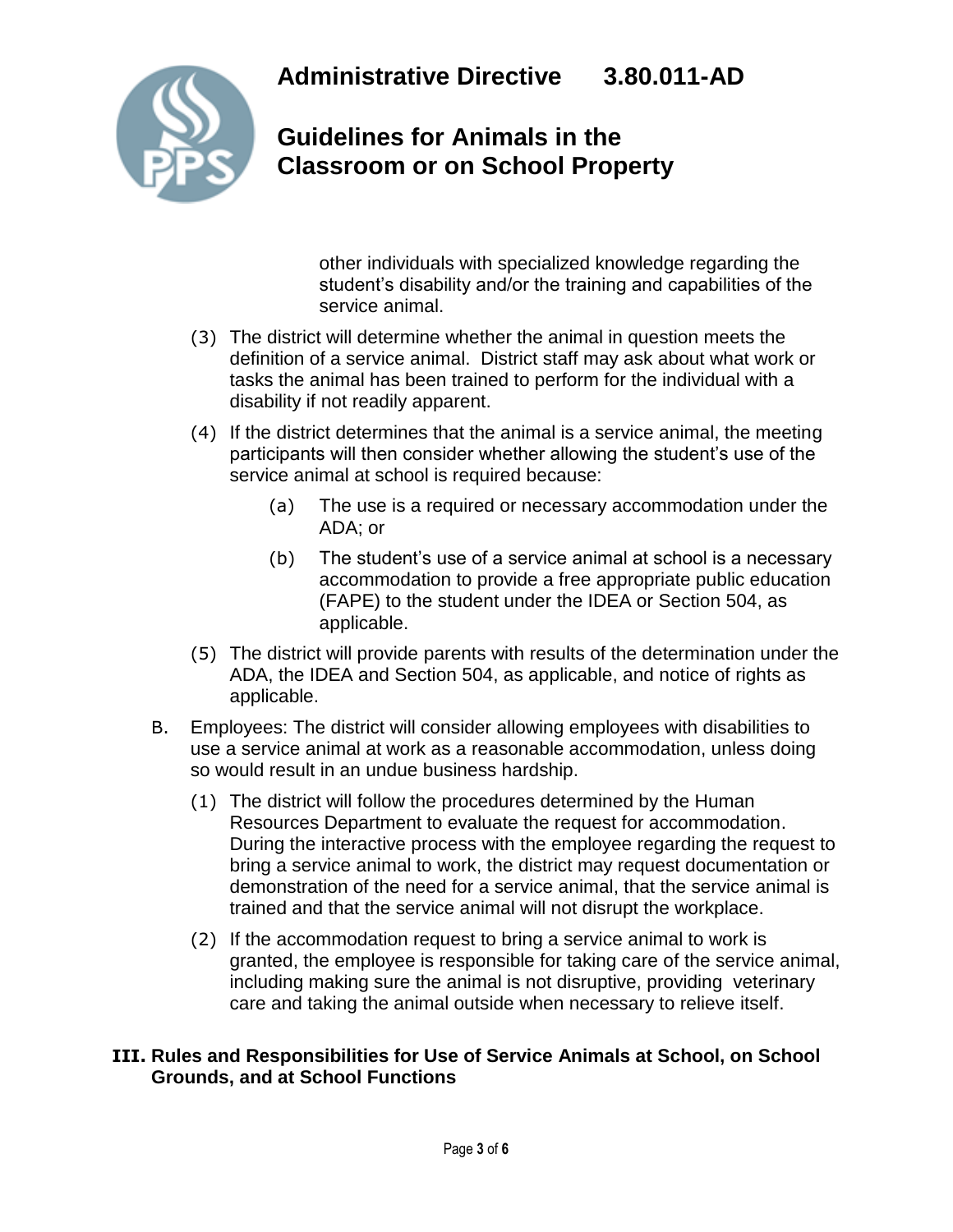

### **Guidelines for Animals in the Classroom or on School Property**

- A. PPS is not responsible for the care or supervision of the service animal.
- B. The service animal must be under the control of a handler at all times by means of a harness, leash or tether, unless either the handler is unable, because of a disability, to use a harness, leash or other tether or the use of harness, leash or tether would interfere with the service animal's safe, effective performance of work or tasks. If the latter, the service animal must be otherwise under the handler's control (e.g. voice control, signals, or other effective means).
- C. The service animal may be excluded or removed if the animal is not housebroken or if the animal is out of control and the animal's handler does not take effective action to control it. If a service animal is excluded, the district will give the person with a disability the opportunity to participate in the service, program, or activity without the service animal.
- D. The district will not require a surcharge or other fee for use of a service animal. However, the district has a policy that allows charging for destruction of school property in other situations and may charge the service animal's owner for any damage or harm caused by the service animal.
- E. The district may not require documentation that the animal has been certified, trained or licensed as a service animal, as a condition for access.
- F. Handling conflicting needs:
	- (1) If the district is or becomes aware of another individual who is adversely affected by the service animal (e.g. an allergy or anxiety disorder), the district will collect necessary information from the parties and determine how best to address the needs of both individuals.
	- (2) The district will provide notice to all parties of the resolution of this situation, along with a copy of the district's ADA-504 grievance procedure and any other applicable notices.
- G. The district's complaint procedure may be used to resolve disputes arising under this AD.

#### **IV. Animal Visitors in the Classroom**

- A. Requests
	- (1) All requests to have animal visitors (student or staff "Show and Tell," for example) in the classroom or on school property during school hours must be submitted to the principal or designee in writing.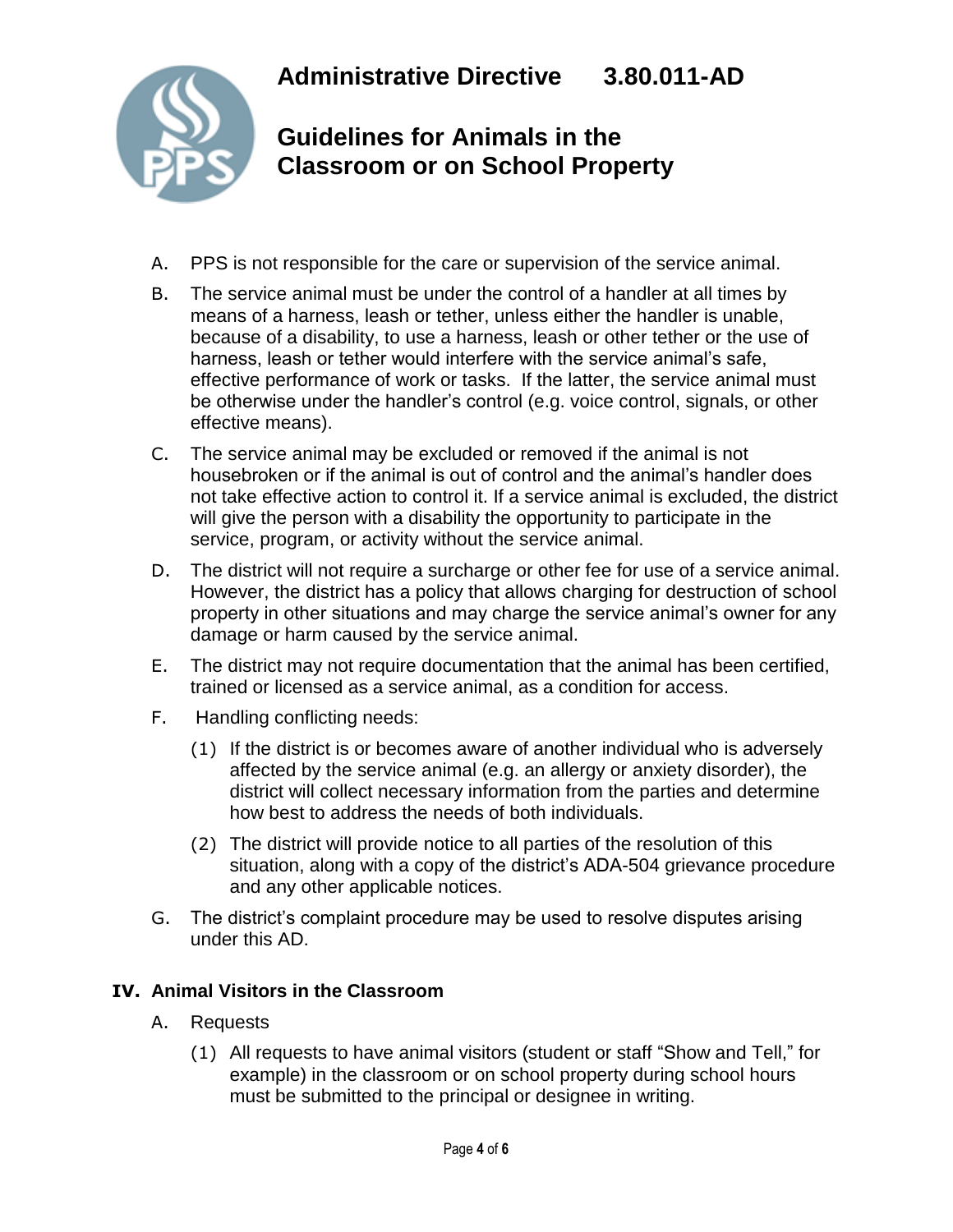

## **Guidelines for Animals in the Classroom or on School Property**

- (2) Included in the request should be a description of the activity, type of animal, educational purpose/benefit, length of activity, and a plan for the care of the animal. Additionally, if applicable, the request should include verification that the animal is properly and currently licensed with the appropriate inoculations. The principal or designee has the discretion to permit or deny the presence of any animal visitor in the school.
- (3) Prior to approving the request, the principal or designee shall determine whether any child has a health condition (such as allergies) that could be exacerbated by exposure to animals. Parents must be notified of the plans to have an animal in the classroom so that accommodations may be made for their student.
- (4) Length of time animal visitors are allowed in classrooms
	- a) Animals will be permitted in classrooms only for a specified and appropriate educational purpose and for the time necessary to achieve the educational goal.
- (5) Teacher responsibilities for animal visitors in classrooms
	- a) Treatment of animals: Teachers must assume primary responsibility for the humane and proper treatment of any animals in the classroom. If animals are to be kept in the classroom on days when classes are not in session, the teacher must make arrangements for their care and safety.
	- b) Exhibits: Each teacher is responsible for the proper supervision and control of students under his/her direction whenever there is an exhibit or activity involving animals in the school.
	- c) Food storage: All animal food will be stored in metal containers with tight-fitting lids for pest prevention.
	- d) Housekeeping: Teachers are responsible for maintaining the living space for animals. Spilled food and/or bedding materials must be cleaned up daily.
- (6) Owner responsibility for animal visitors in classrooms
	- a) Owners shall be solely responsible for the care/safety of their animals and for injuries sustained to the animal or to people due to the presence of the animals at the school.
	- b) All animals brought for exhibit must be restrained by their owner/handler.